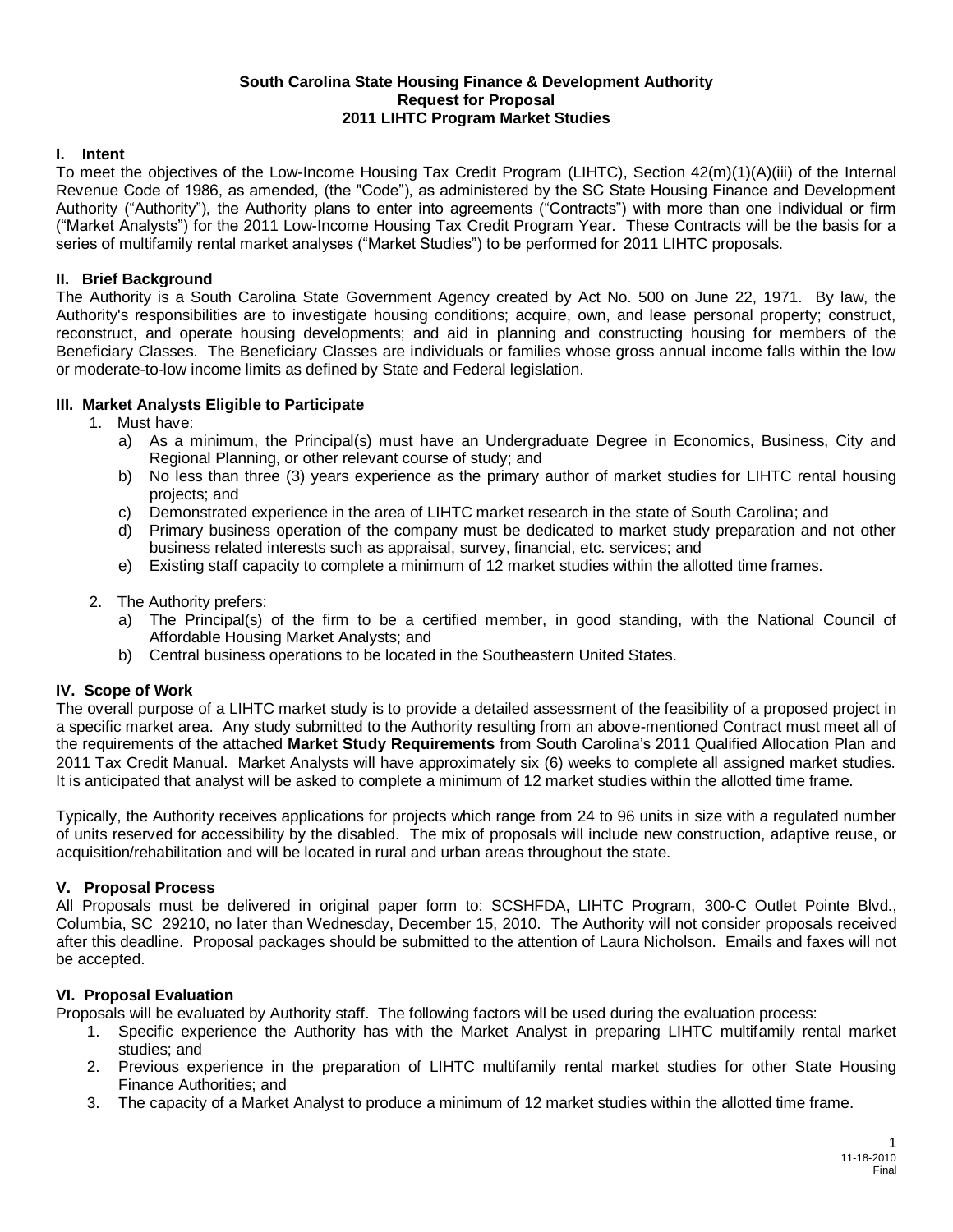# **VII. Proposal Package**

The allowable fee for preparation of 2011 market studies is **\$4,500 per study**. Analyst interested in participating must provide the following information in the order shown and numbered as follows:

- 1. A cover letter with the name, street mailing address, email address, telephone number and facsimile number of the individual with whom the Authority may communicate; and
- 2. A written list of any clients (including names and project locations) that the Market Analyst has worked with or engaged to work with in preparation for the 2011 SC LIHTC Program Year; and
- 3. Resume of the Principal(s) and key staff that will be completing the work under the Contract, highlighting all LIHTC market study research completed for properties in SC since January 2006; and
- 4. Work plan identifying steps and time frames for all of the tasks needed to complete an individual LIHTC market study; and
- 5. Detailed discussion of the Applicant's existing staffing and other elements of its capacity to complete multiple market studies in the approximate six (6) week period; and
- 6. At least two (2) letters of reference from clients requiring similar work in the past three (3) years. Market analysts who were under contract with SC State Housing Finance and Development Authority for the 2010 program year do not have to provide references. Of special interest to the Authority are any customer references from State or local housing agencies and/or financial institutions; and
- 7. A sample market study produced for a similar assignment within the past year. Property, client name and any other proprietary information may be deleted or blacked out. Market Analysts under contract with SCSHFDA in 2010, do not have to provide a study; and
- 8. Certification that the Market Analyst will disclose all relationships, either prior or present, with the applicants for any proposals to which the Market Analyst may be assigned, and that failure to fully disclose the nature of the relationship may jeopardize the assignment, payment for the assignment and ability to participate in similar assignments with the Authority in the future; and
- 9. Certification that any market study submitted through a Contract will become the property of the Authority; and
- 10. Statement that participating in completing 2011 market studies for the Authority will be valid for at least 90 days.
- 11. If applicable, certification letter from NACAMA stating that the market study firm and its Principal(s) are NACAMA members in good standing.

Because the market study fees will be the burden of LIHTC applicants and not the Authority, the proposal process is not subject to state procurement regulations. The Authority reserves the right to reject substantially incomplete proposal packages without a detailed review. At its sole discretion, the Authority reserves the right to contact participants and ask them for required information omitted from the proposal package. The Authority may contact participants by telephone or by facsimile during its review of a proposal package in order to clarify submitted information. The Authority reserves the right to reject all proposals and/or any part thereof, waive any minor irregularity in the proposal, and accept the proposal(s) that are in the best interest of the State of South Carolina. The Authority will make its selection of the number of projects assigned to analysts based on stated capacity, number of preliminary applications submitted, conflicts of interest and the Agency's evaluation of the analyst's capacity based on prior studies submitted.

The Authority will not be responsible for any expenses incurred in responding to this proposal request. All costs incurred in the preparation, transmittal, or presentation of any proposal or material submitted will be borne solely by the participant.

| Wednesday, December 15, 2010                | Deadline for receiving Market Analysts' proposal packages.                                                                                                                                                                                                                                                                                                                          |
|---------------------------------------------|-------------------------------------------------------------------------------------------------------------------------------------------------------------------------------------------------------------------------------------------------------------------------------------------------------------------------------------------------------------------------------------|
| Thursday, January 6, 2011                   | Notify Market Analysts for which proposals have been accepted and offer a contract.                                                                                                                                                                                                                                                                                                 |
| Tuesday, January 18, 2011                   | Executed contracts are due back to the Authority. Should a contract not be accepted,<br>an alternate Market Analyst will be offered the contract until such time that the<br>approximate number of needed Market Analysts have been retained.                                                                                                                                       |
| Friday, February 25, 2011                   | 2011 Tier One Tax Credit Applications due.                                                                                                                                                                                                                                                                                                                                          |
| Not Later Than Wednesday,<br>March 2, 2011  | Initial assignments made and Tier One Applications mailed to Analysts to begin studies.                                                                                                                                                                                                                                                                                             |
| Friday, March 11, 2011                      | Pre-market analysis due to the Authority (email format acceptable).                                                                                                                                                                                                                                                                                                                 |
| Friday, April 15, 2011                      | Market studies (2 hard copies & CD or DVD) due and in-house review begins.                                                                                                                                                                                                                                                                                                          |
| Not later than Wednesday, April<br>20, 2011 | A copy of each market study will be forwarded to the contact person listed in each Tier<br>One Application by the Authority.<br>If in a market study, a market analyst recommends alterations to a development, the<br>Applicant may discuss those recommendations but the market analyst<br>recommendations are final. The Applicant must revise their project based on the market |

#### **VIII. Timeline**